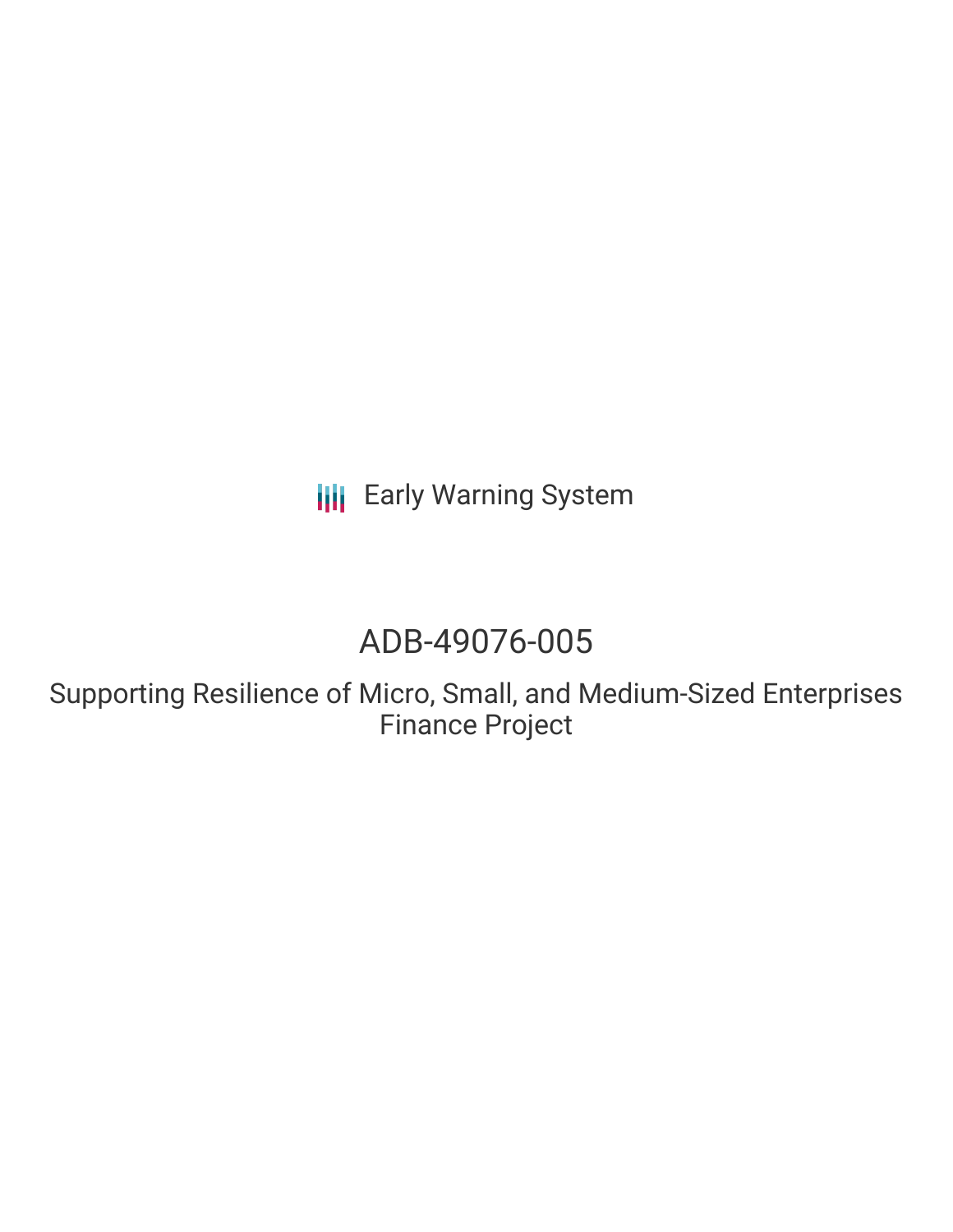

#### **Quick Facts**

| <b>Countries</b>               | Kazakhstan                             |
|--------------------------------|----------------------------------------|
| <b>Financial Institutions</b>  | Asian Development Bank (ADB)           |
| <b>Status</b>                  | Approved                               |
| <b>Bank Risk Rating</b>        | FI                                     |
| <b>Voting Date</b>             | 2016-10-27                             |
| <b>Borrower</b>                | DAMU Entrepreneurship Development Fund |
| <b>Sectors</b>                 | Finance                                |
| <b>Investment Type(s)</b>      | Loan                                   |
| <b>Investment Amount (USD)</b> | \$200.50 million                       |
| <b>Project Cost (USD)</b>      | $$240.50$ million                      |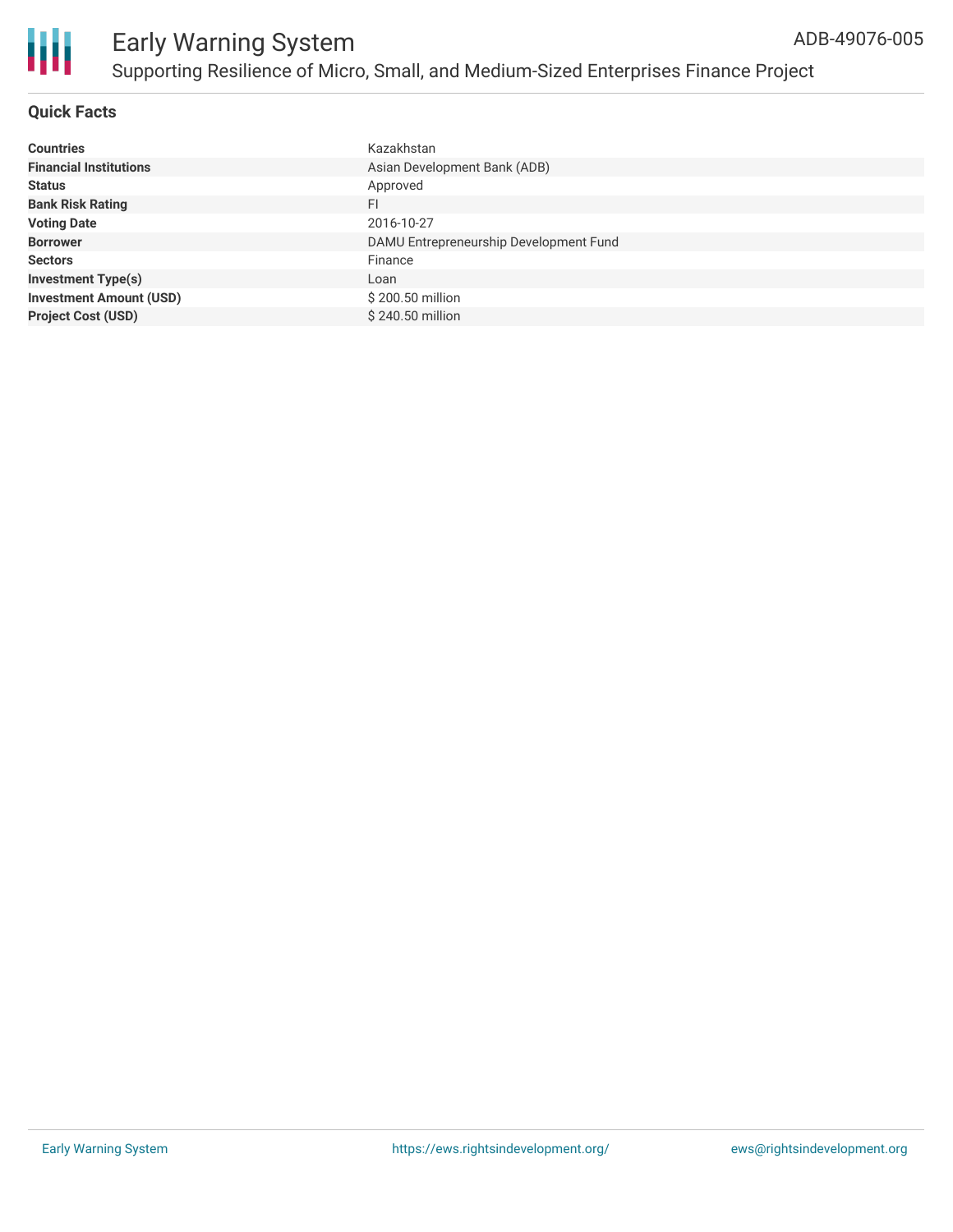



### **Project Description**

This project provides funding to the Republic of Kazakhstan to support the resilience of micro, small and medium-sized enterprises. This project will provide local currency credit to sustain operations of and employment by MSMEs during the current economic slowdown. The technical assistance attached to the loan will strengthen credit origination and management of selected participating financial institutions to better serve MSMEs.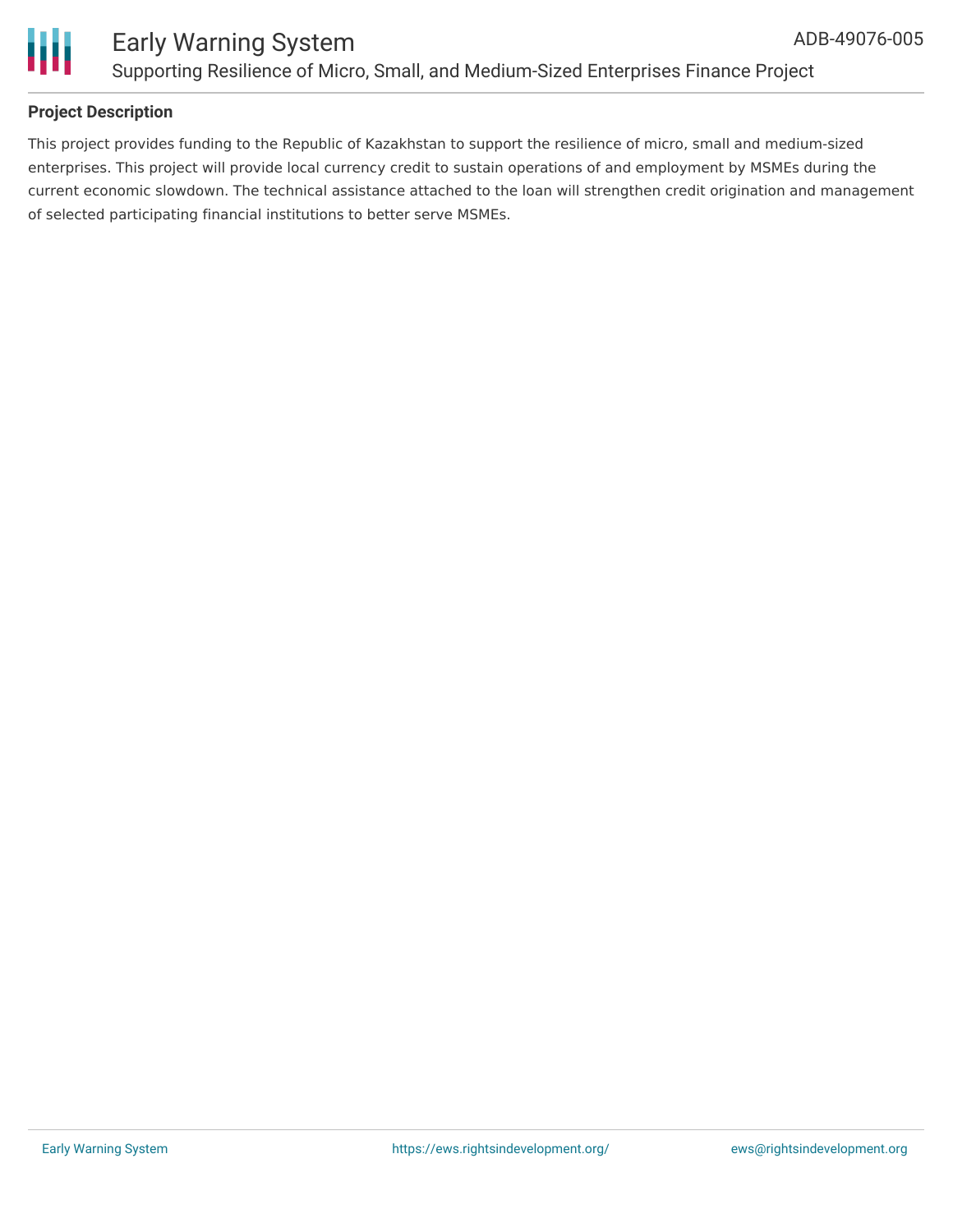

# Early Warning System Supporting Resilience of Micro, Small, and Medium-Sized Enterprises Finance Project

#### **Investment Description**

Asian Development Bank (ADB)

This project involves a US\$0.5 million technical assistance grant.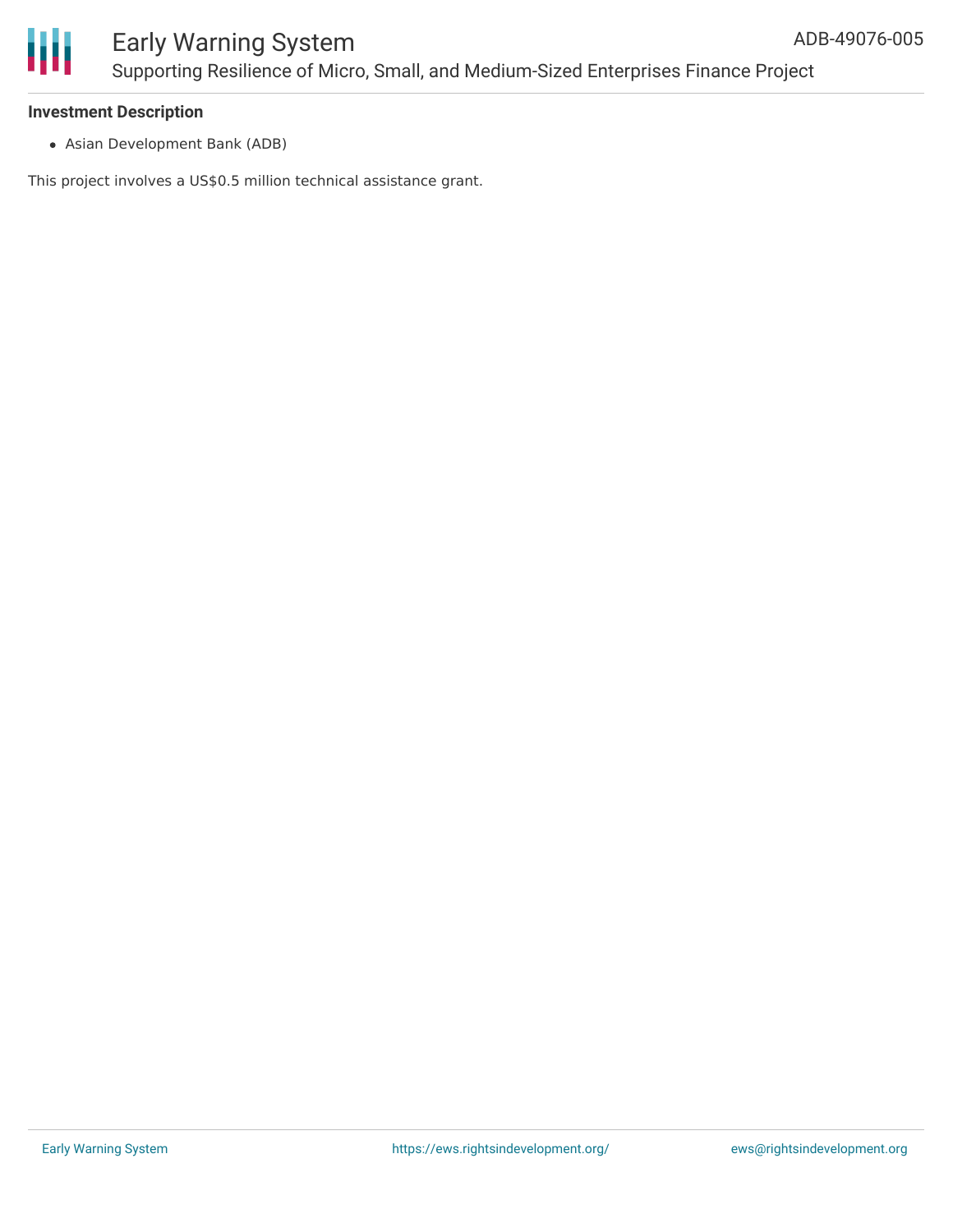

### Early Warning System Supporting Resilience of Micro, Small, and Medium-Sized Enterprises Finance Project

#### **Contact Information**

DAMU Entrepreneurship Development Fund BMUKUSHEV@FUND.KZ Gogol St., 111, Almaty Kazakhstan

#### ACCOUNTABILITY MECHANISM OF ADB

The Accountability Mechanism is an independent complaint mechanism and fact-finding body for people who believe they are likely to be, or have been, adversely affected by an Asian Development Bank-financed project. If you submit a complaint to the Accountability Mechanism, they may investigate to assess whether the Asian Development Bank is following its own policies and procedures for preventing harm to people or the environment. You can learn more about the Accountability Mechanism and how to file a complaint at:

http://www.adb.org/site/accountability-mechanism/main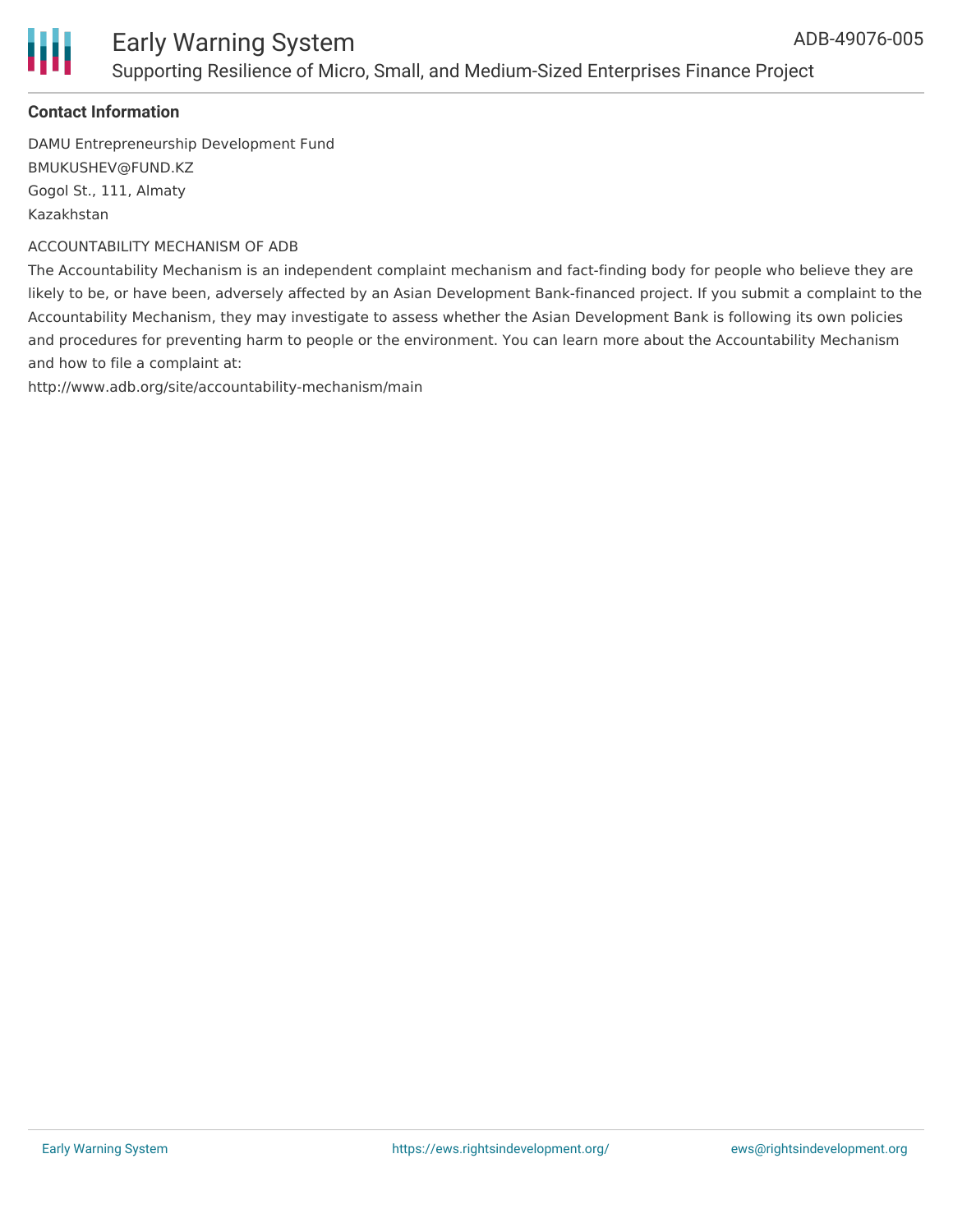# Early Warning System

Supporting Resilience of Micro, Small, and Medium-Sized Enterprises Finance Project

#### **Bank Documents**

- Attached Technical Assistance: Supporting Resilience of Micro, Small, and [Medium-Sized](https://ewsdata.rightsindevelopment.org/files/documents/05/ADB-49076-005_jfc5Kpk.pdf) Enterprises [\[Original](https://www.adb.org/sites/default/files/linked-documents/49076-005-ata.pdf) Source]
- Contribution to the ADB Results Framework: Supporting Resilience of Micro, Small, and [Medium-Sized](https://www.adb.org/sites/default/files/linked-documents/49076-005-crf.pdf) E [Original Source]
- Country Economic Indicators: Supporting Resilience of Micro, Small, and [Medium-Sized](https://ewsdata.rightsindevelopment.org/files/documents/05/ADB-49076-005_A9ATVZI.pdf) Enterprises Fin [\[Original](https://www.adb.org/sites/default/files/linked-documents/49076-005-cei.pdf) Source]
- Development Coordination: Supporting Resilience of Micro, Small, and [Medium-Sized](https://ewsdata.rightsindevelopment.org/files/documents/05/ADB-49076-005_invM6L2.pdf) Enterprises Financ [Original Source]
- [Environmental](https://ewsdata.rightsindevelopment.org/files/documents/05/ADB-49076-005_WWUx2JA.pdf) and Social Management System Arrangement: Supporting Resilience of Micro, Small, and [Original Source]
- Financial Analysis: Supporting Resilience of Micro, Small, and [Medium-Sized](https://ewsdata.rightsindevelopment.org/files/documents/05/ADB-49076-005_X8OlRTk.pdf) Enterprises Finance Proj [\[Original](https://www.adb.org/sites/default/files/linked-documents/49076-005-fa.pdf) Source]
- Gender Action Plan: Supporting Resilience of Micro, Small, and [Medium-Sized](https://ewsdata.rightsindevelopment.org/files/documents/05/ADB-49076-005_UBHo64G.pdf) Enterprises Finance Proj [\[Original](https://www.adb.org/sites/default/files/project-document/202751/49076-005-gap.pdf) Source]
- Local Currency Funding for ADB's Loan: Supporting Resilience of Micro, Small, and [Medium-Sized](https://ewsdata.rightsindevelopment.org/files/documents/05/ADB-49076-005_E2WD4Wn.pdf) Enter [Original Source]
- Micro, Small and Medium-Sized Enterprise [Development:](https://ewsdata.rightsindevelopment.org/files/documents/05/ADB-49076-005_zTWW0yI.pdf) Initial Poverty and Social Analysis [\[Original](https://www.adb.org/projects/documents/micro-small-and-medium-sized-enterprise-development-ipsa) Source]
- mikro-, kishi zh@ne orta [k@siporyndardyn'](https://ewsdata.rightsindevelopment.org/files/documents/05/ADB-49076-005_nPY0trC.pdf) damuy : Zhoba turaly ak'parattyk' biulleten' [\[Original](https://www.adb.org/kk/projects/documents/49076-005-project-data-sheet) Source]
- Proekt razvitiia mikro-, malykh i srednikh predpriiatii : [Informatsionnyi](https://ewsdata.rightsindevelopment.org/files/documents/05/ADB-49076-005.pdf) biulleten' o proekte [\[Original](https://www.adb.org/ru/projects/documents/49076-005-project-data-sheet) Source]
- Project [Administration](https://ewsdata.rightsindevelopment.org/files/documents/05/ADB-49076-005_S7bDfiT.pdf) Manual: Supporting Resilience of Micro, Small, and Medium-Sized Enterprises [\[Original](https://www.adb.org/sites/default/files/project-document/202746/49076-005-pam.pdf) Source]
- Project [Disclosure](https://www.adb.org/printpdf/projects/49076-005/main) PDF
- Report and [Recommendation](https://www.adb.org/sites/default/files/project-document/202741/49076-005-rrp.pdf) of the President to the Board of Directors: Proposed Loan and Administrati [Original Source]
- Risk Assessment and Risk Management Plan: Supporting Resilience of Micro, Small, and [Medium-Sized](https://www.adb.org/sites/default/files/linked-documents/49076-005-ra.pdf) En [Original Source]
- Sector Assessment Finance: Supporting Resilience of Micro, Small and Medium-Sized [Enterpriseshttps](https://www.adb.org/sites/default/files/linked-documents/49076-005-ssa.pdf) [Original Source]
- Summary Poverty Reduction and Social Strategy: Supporting Resilience of Micro, Small, and [Medium-Siz](https://www.adb.org/sites/default/files/linked-documents/49076-005-sprss.pdf)